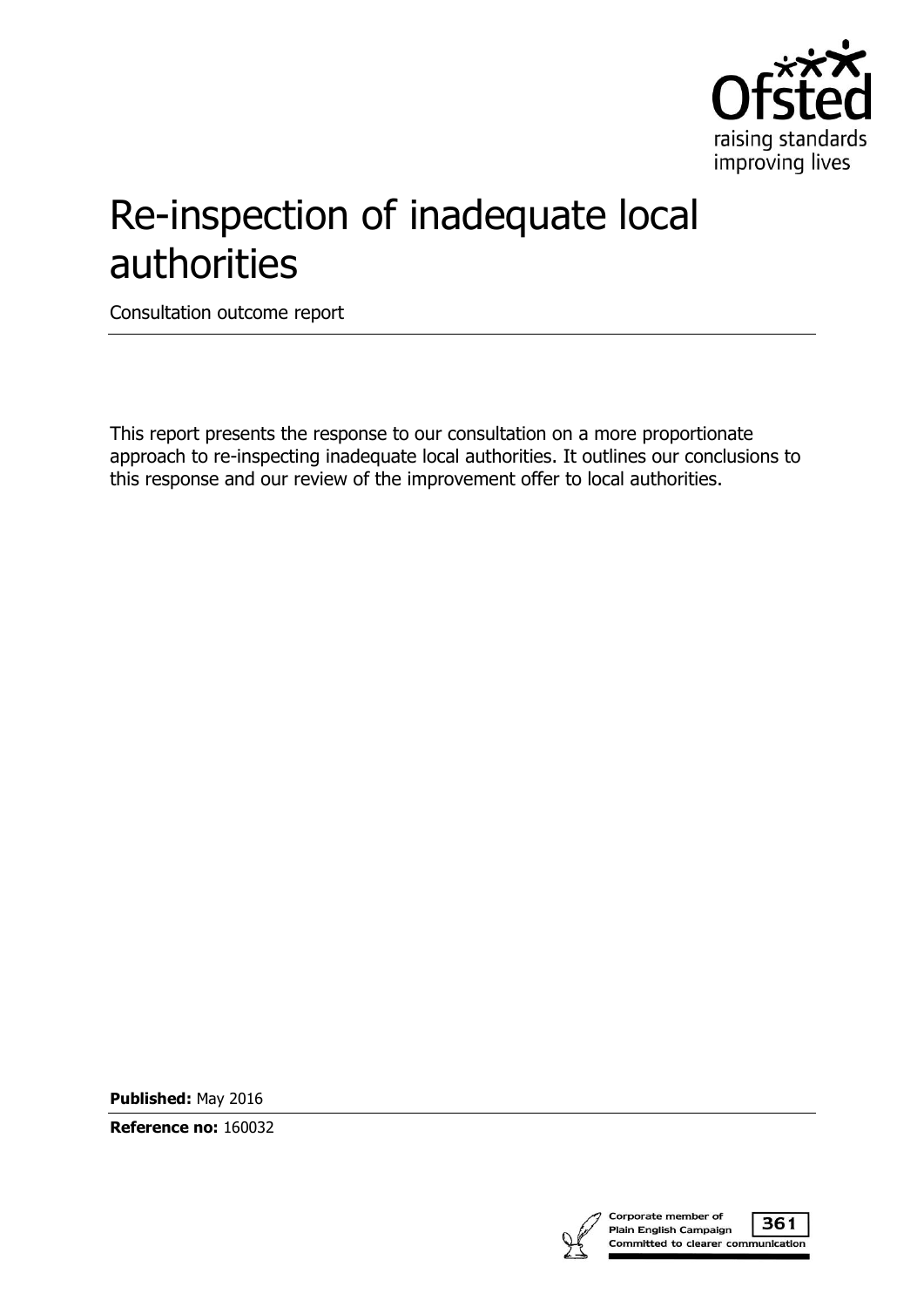

## **Contents**

| <b>Background</b>         | 3 |
|---------------------------|---|
| Response to the proposals | 3 |
| <b>Next steps</b>         | 6 |
| Annex A. response data    | 8 |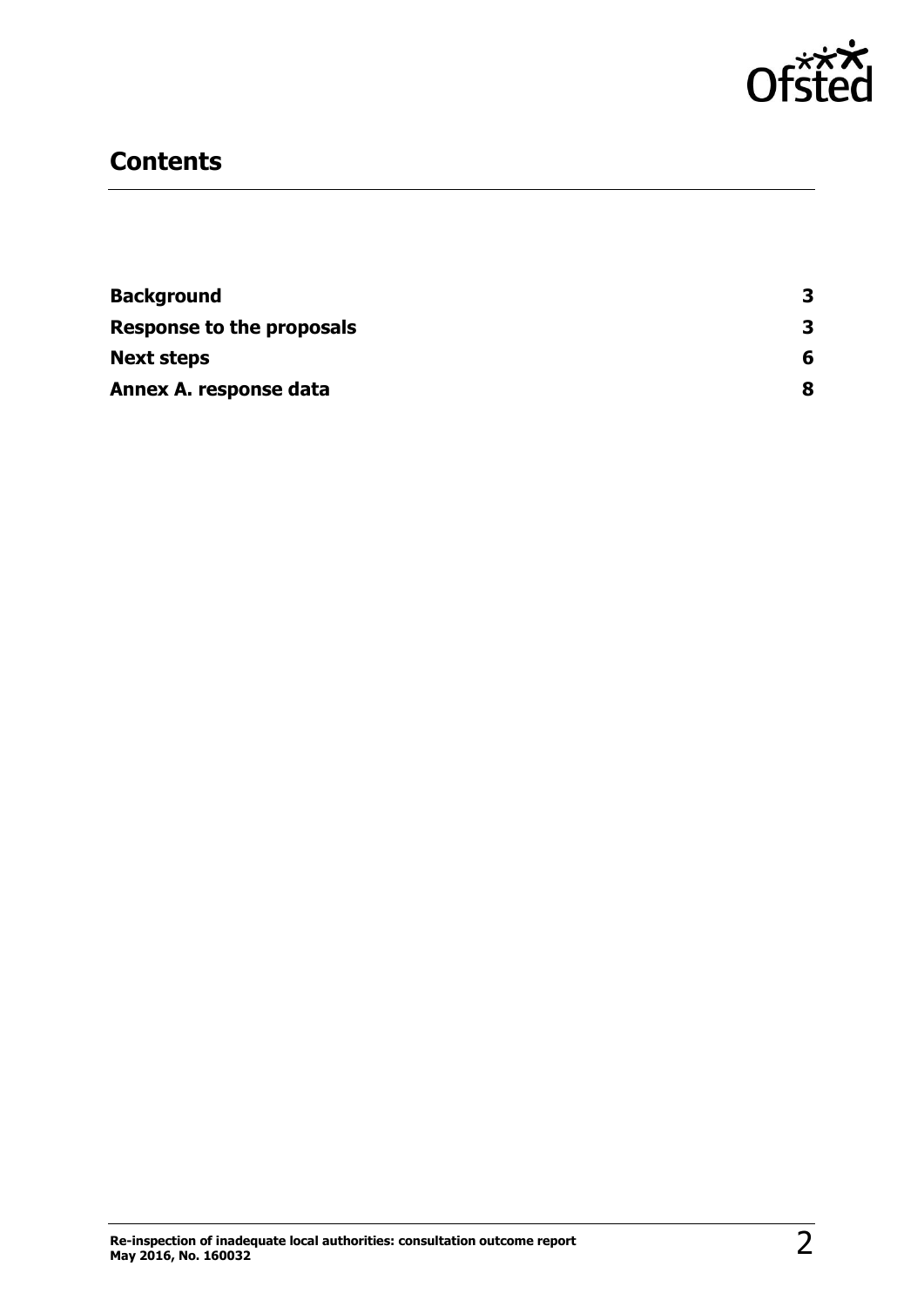

# <span id="page-2-0"></span>**Background**

- 1. In February 2016, we consulted on changes to our arrangements for reinspecting local authorities judged inadequate for overall effectiveness in their inspection of services for children in need of help and protection, children looked after and care leavers.<sup>1</sup> The consultation sought views on:<sup>2</sup>
	- whether re-inspection should have a more proportionate focus on weaknesses identified at the previous inspection
	- $\blacksquare$  the timing of a re-inspection
	- aspects of the single inspection arrangements that we could be more flexible about on a re-inspection
	- how we should report our findings.
- 2. At the same time, Senior Her Majesty's Inspectors (SHMI) from Ofsted contacted local authorities that had accepted our improvement offer to review their experiences and determine which aspects of that work could best support the proposed re-inspection arrangements.
- 3. We received 86 responses to our consultation. The largest respondent group was local authorities and local safeguarding children boards (LSCBs), some of whom provided a joint response. We also received responses from the Association of Directors of Children's Services (ADCS), the Local Government Association (LGA) and the Society of Local Authority Chief Executives.
- 4. The full breakdown of responses is in Annex A of this report. Overall, the response we received to our proposals was supportive, with most questions showing around 70% or more of respondents in agreement. However, the written comments showed that, while many respondents agreed to the principles, there was considerable variation in their reasons for agreement and differing views on how these principles should be applied in practice.

# <span id="page-2-1"></span>**Response to the proposals**

 $\overline{a}$ 

5. In this section, we set out the responses we received and our next steps. This consultation has not been straightforward because it took place during a relatively turbulent period of policy change. It came at a time when the Prime Minister made very clear announcements about the government's response to persistently weak and failing authorities. Our 'Next Steps' section sets out our plans in the light of our own consultation, our review of the improvement offer and the government's priorities.

<sup>&</sup>lt;sup>1</sup> 'Inspecting local authority children's services: framework'; Ofsted, 2015; [www.gov.uk/government/publications/inspecting-local-authority-childrens-services-framework](http://www.gov.uk/government/publications/inspecting-local-authority-childrens-services-framework)  $2$  'Consultation: re-inspection of inadequate local authorities'; Ofsted, 2016; [www.gov.uk/government/consultations/re-inspection-of-inadequate-local-authorities](http://www.gov.uk/government/consultations/re-inspection-of-inadequate-local-authorities)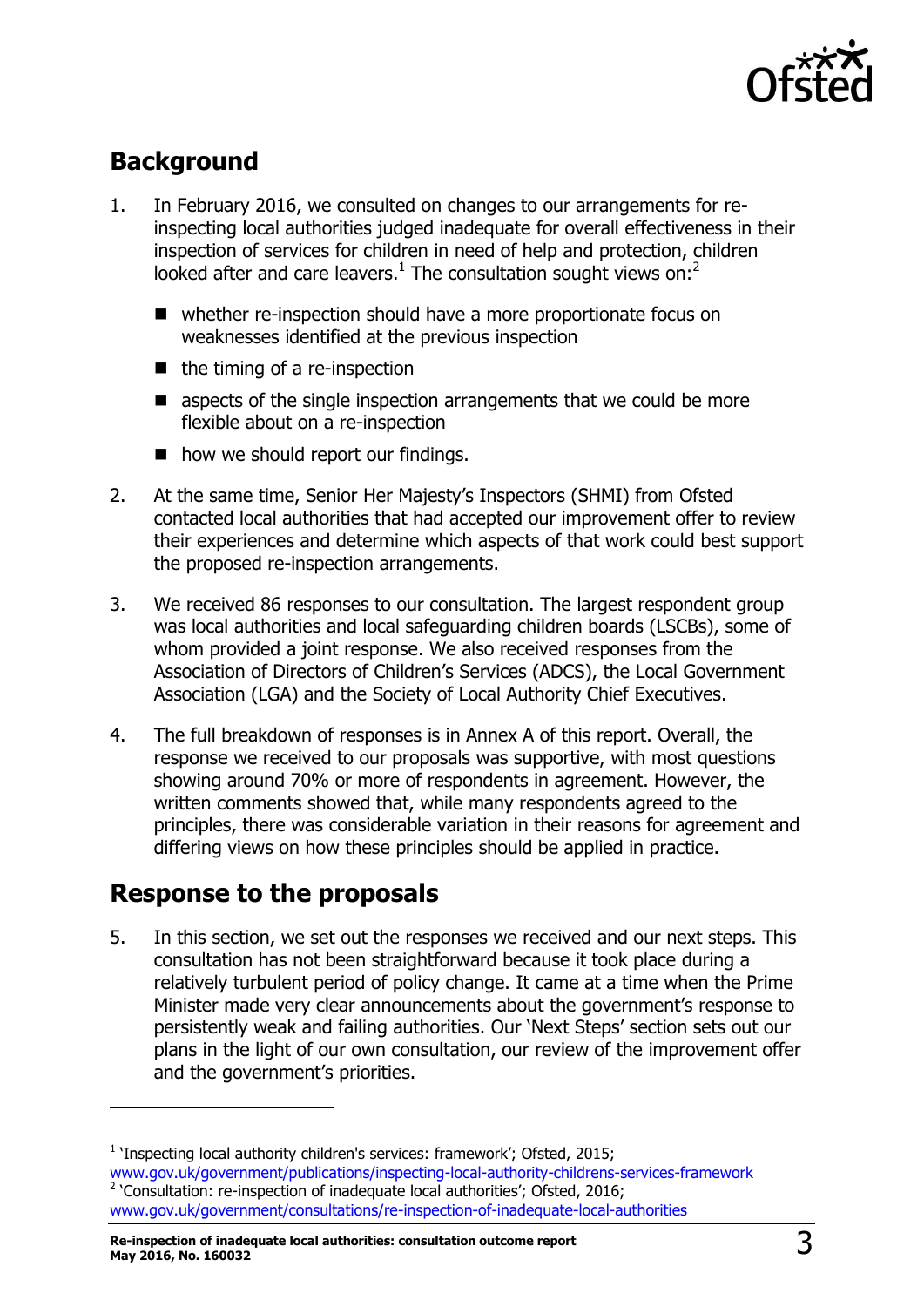

## **Focus on weaknesses**

- 6. We proposed to make re-inspections more proportionate, focusing on the weaknesses identified at the previous inspection. For local authorities found inadequate in all judgement areas, we will conduct a full inspection under the single inspection framework.
- 7. There was very strong support for a more proportionate approach informed by risk assessment. However, respondents requested greater clarity on how this would align with our improvement offer. Some respondents suggested that this would be a more appropriate activity on which to target our resource as more regular engagement with local authorities would promote continuous improvement and provide a safeguard against decline.
- 8. A higher proportion (though still a minority 21%) disagreed that the reinspection should be a full single inspection where all the judgement areas were inadequate. Of these respondents, nearly half did not provide a reason for their reponse. Of those that did, the comments were split between those who felt that all inspections (not just re-inspections) should be proportionate and those who felt that we should continue to look at judgement areas that were not inadequate in all local authorities to monitor any possible decline in performance.

## **The timing of the re-inspection**

- 9. We proposed to keep the maximum time limit for re-inspection at 24 months. However, this timescale would now be measured from the point when the local authority is required to submit an action plan after the inspection. We also proposed to bring forward re-inspection where a local authority had improved quickly and therefore provide them with the opportunity to demonstrate that they were better than inadequate at the earliest time. We asked whether respondents agreed that the local authority itself and the Department for Education (DfE) should be able to influence the timing of the re-inspection.
- 10. About 73% agreed with our proposals for the re-inspection timescale. Comments varied between those who wanted re-inspection as soon as possible to remove the inadequate judgements, and others who felt local authorities should have plenty of time to secure improvement before being re-inspected. There was a general consensus that the timing of any re-inspection should take account of which judgement areas are inadequate and the reasons for the inadequacy as this will affect the amount of time in which a local authority can reasonably have been expected to improve.
- 11. A similar proportion felt that the views of the local authority itself should influence the timing, though a slightly smaller proportion (68%) felt the DfE should influence the timing. The concerns that respondents expressed around these proposals tended to be around Ofsted maintaining its independence.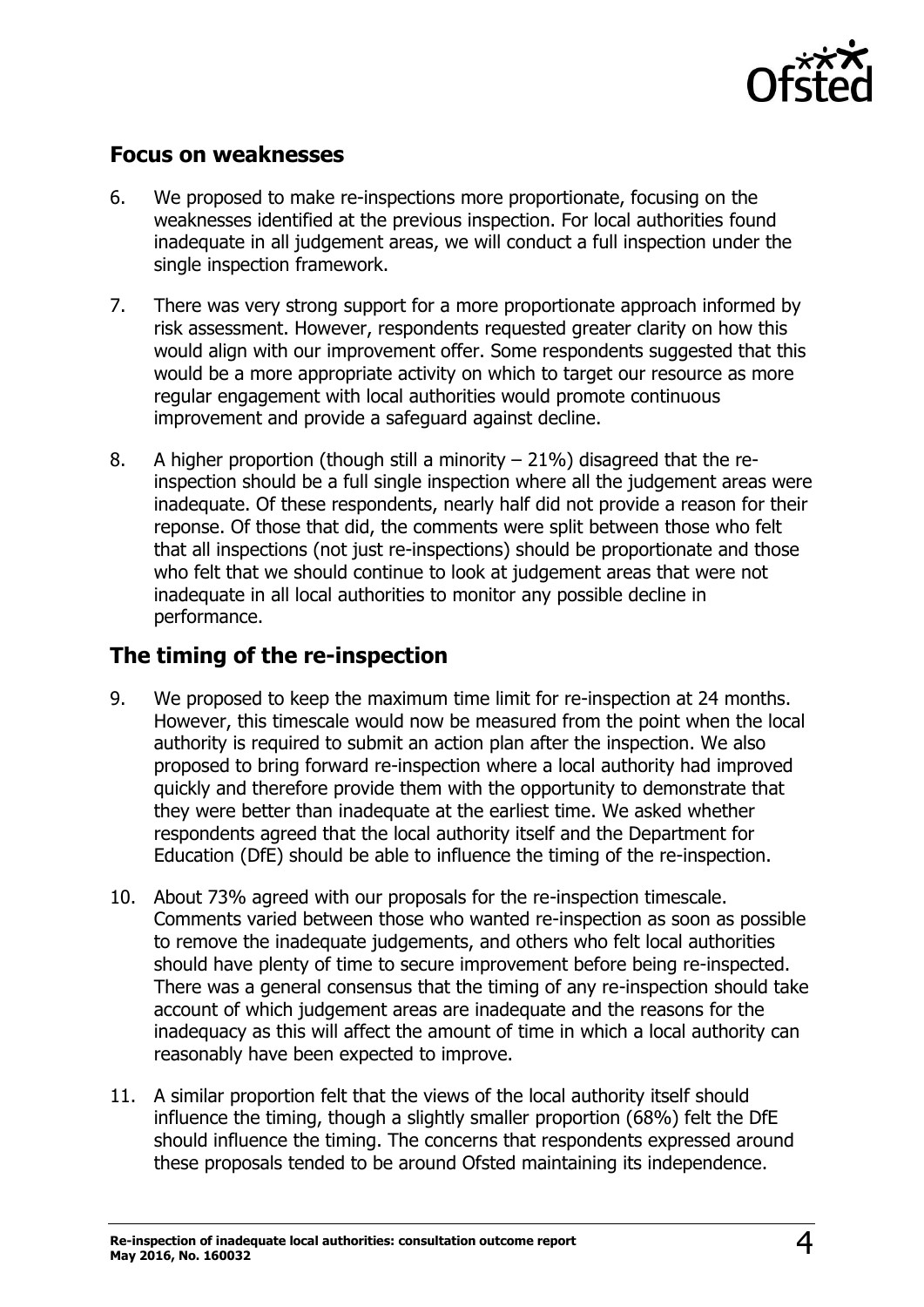

## **Inspection methodology**

- 12. We proposed to retain the overall structure of the single inspection for weeks one to three and gather information in the same way as we would on a full single inspection. However, we proposed to modify the arrangements to reflect the specific scope of the more focused re-inspection. For example, the total number of inspectors and weeks onsite and the amount of information we ask the local authority to provide.
- 13. Again, around 70 to 80% of respondents agreed to our proposed changes and the things we proposed to keep the same. Many of the written comments about how we could be more flexible echoed the proposals we outlined in our consultation document. Two notable exceptions were the low level of agreement to inspectors not being onsite in week two (45%) where respondents commented that this added to the length of the overall inspection, and the high-level of support (83%) that local authorities should continue to audit some cases for the inspection, an activity that usually happens while inspectors are offsite in week two.

## **Making judgements and reporting**

- 14. Instead of the Ofsted standard four-point scale, we proposed to make a statement about whether the local authority continued to be inadequate or had improved and was no longer inadequate in those specific areas of weakness. This was because each inspection would have a different scope and so it would be misleading to provide judgements on a scale that implied they were comparable with a full single inspection. We proposed to identify strengths, progress and areas for improvement in a letter to the local authority.
- 15. Some 68% agreed with the judgement we proposed to give. However, the written comments showed considerably more diverse opinions. Some felt that all reports should provide narrative judgements only; others felt that we should use the standard Ofsted four-point scale so that we reported in a consistent and familiar way. For a number of respondents, their main concern was that we would not provide new judgements on those areas that were not inadequate at the previous inspection – these parts of the local authority could have deteriorated or improved and this should be recognised.
- <span id="page-4-0"></span>16. There was very strong support (90%) for reporting the outcome of the inspection through a letter. However, most comments suggest that the main reason for their response was agreement that inspectors should provide written feedback to the local authority rather than any strong feeling about the specific format of the written feedback.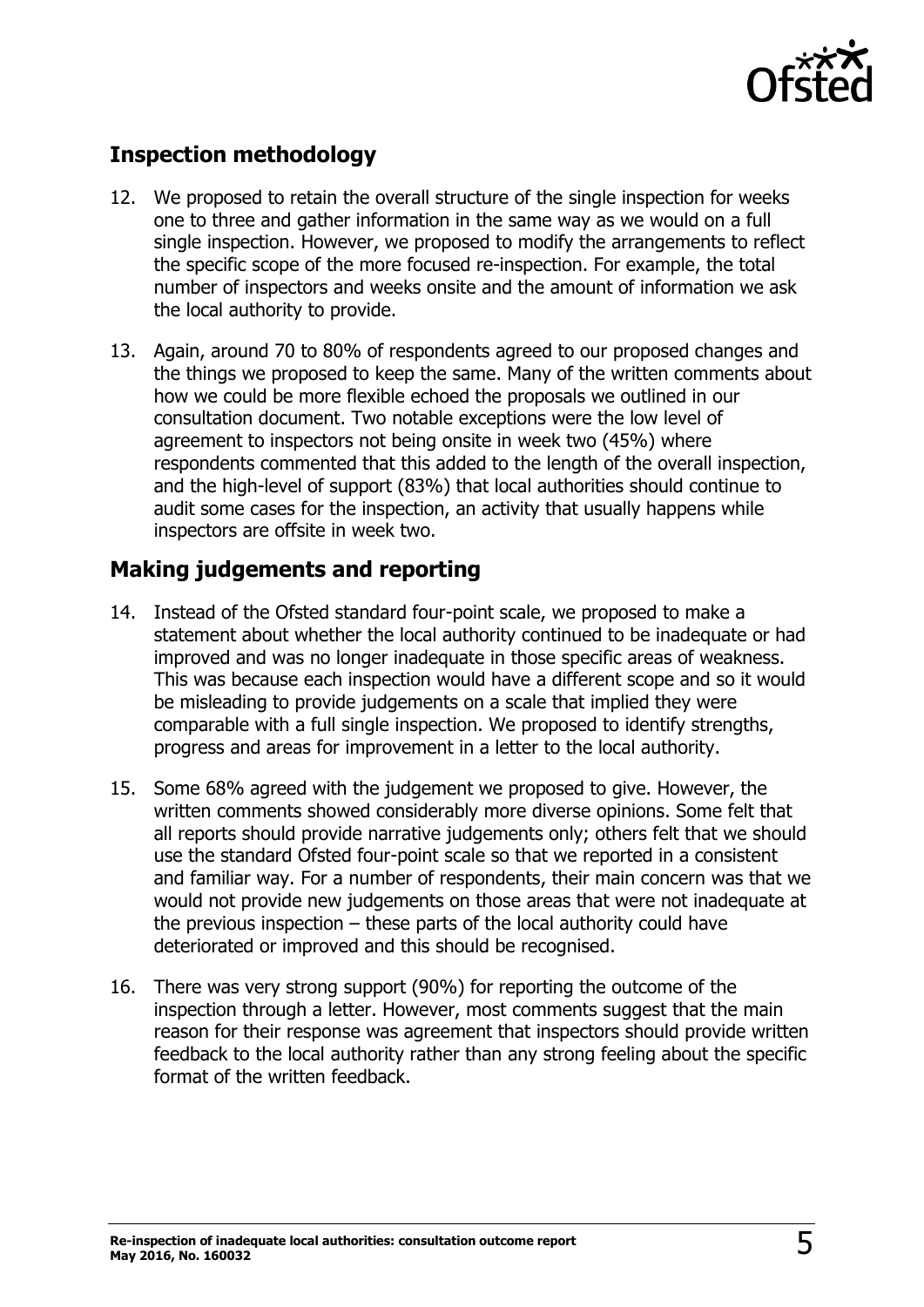

# **Next steps**

- 17. Given the varied responses received, particularly in the comments, we have considered carefully how Ofsted could respond to these while remaining consistent in our engagement with local authorities. We still plan to introduce an option for re-inspection that is proportionate to the inadequacies found at the original inspection. The timing of this re-inspection will take account of how long it will take the local authority to address the specific concerns and their rate of progress.
- 18. To enable this to happen in a way that responds to a local authority's needs, we will also introduce a series of monitoring visits to inadequate local authorities.
	- Quarterly monitoring visits will enable us to gather information to help determine the timing and arrangements for re-inspection rather than relying solely on the local authority's and the DfE's assessments.
	- $\blacksquare$  We will expect that the local authority continues to regularly audit cases between monitoring visits so that we can test the rigour of the local authority's quality-assurance processes. This will help us to make the reinspection shorter overall, where appropriate, as it will remove the need for the second week of the inspection where this auditing would usually take place. This approach balances the concerns from consultation respondents about the overall length of an inspection, while retaining the core and valuable methodology of case auditing.
	- $\blacksquare$  With the exception of the first visit, after each quarterly visit we will publish a report in letter format. Each report will provide a narrative about progress made and may comment on other concerns if inspectors identify them during a monitoring visit. We will not publish the first report to avoid unrealistic expectations of progress, but we will publish all subsequent quarterly reports.
	- The information gathered will inform the timing of the re-inspection. This will usually be within 24 months of the local authority submitting its action plan, but we will adjust this on a case-by-case basis to reflect each authority's progress. We anticipate that all inadequate local authorities will receive a minimum of four monitoring visits before being re-inspected.
	- $\blacksquare$  If a local authority has been judged inadequate across all key judgement areas, $3$  Ofsted will carry out a further full single inspection. Ofsted will also conduct a full single inspection if we are concerned about the rate of progress or a possible decline.

 $\overline{a}$ 

 $3$  The three key judgement areas in the single inspection are: the experiences and progress of children in need of help and protection; the experiences and progress of children looked after and achieving permanence; and leadership management and governance.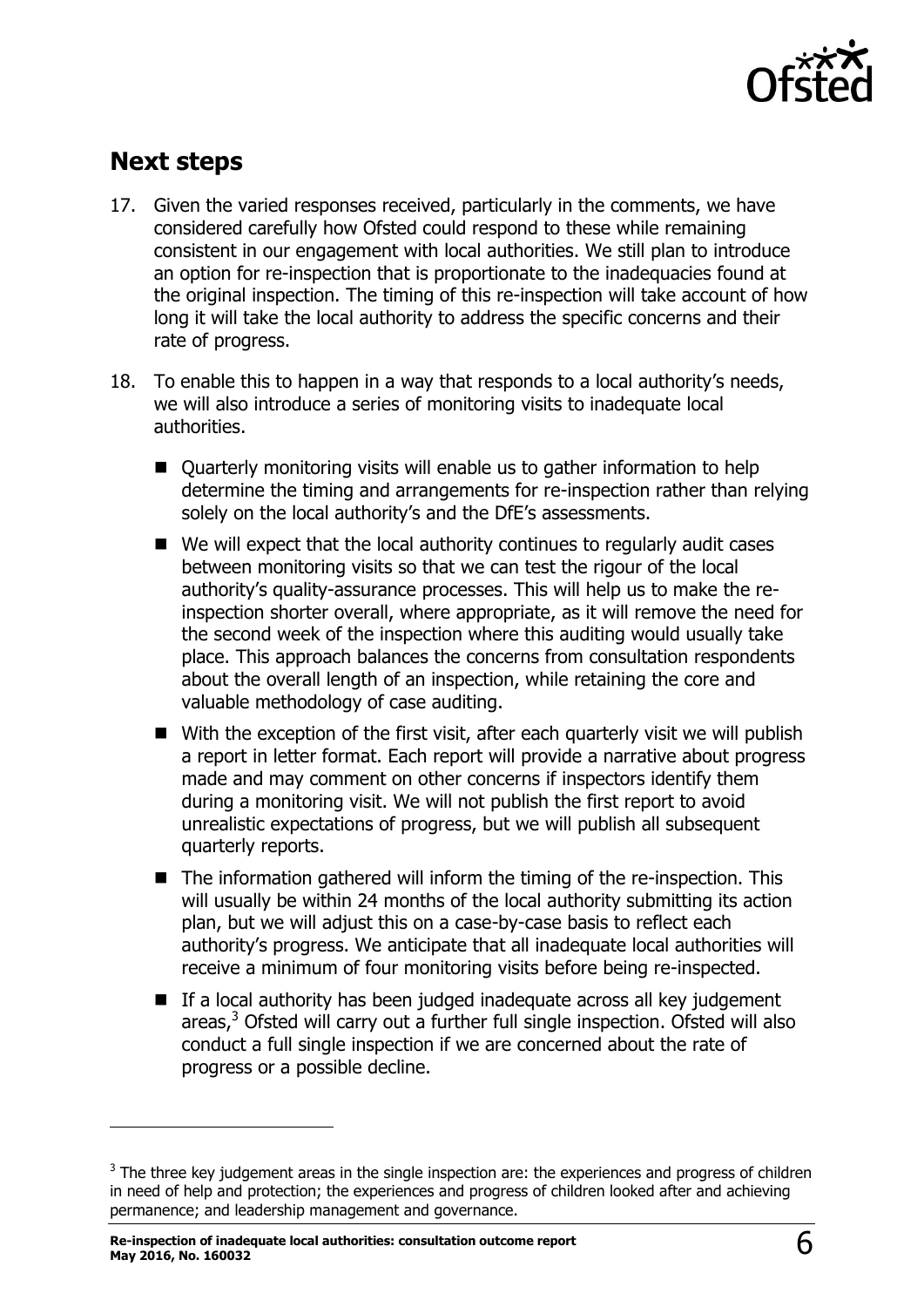

- $\blacksquare$  If the local authority is inadequate in only some areas of its service, Ofsted may undertake a post-monitoring single inspection. Certain activities that were tested through monitoring visits may not feature in the re-inspection. These inspections will likely take place over two weeks and will provide the full range of judgements from the single inspection. This will enable us to be proportionate in our methodology where we can while still providing assurance that the broader effectiveness of the local authority has been maintained, or even improved.
- 19. The full details of arrangements for the monitoring visits are in the published guidance.<sup>4</sup> We will publish the detailed guidance on arrangements for a postmonitoring single inspection in autumn 2016. Senior HMI will contact local authorities that are currently inadequate (and who may have accepted our earlier improvement offer) to establish a smooth transition to the new arrangements.
- 20. These new arrangements for quarterly monitoring visits and the option to undertake a more proportionate post-monitoring single inspection will be in place until the end of the single inspection programme in December 2017. We anticipate that these activities will remain as elements of the model of inspection of local authority children services from 2018. We will be setting out our proposals for the principles that underpin the future model during the summer of 2016.

 $\overline{a}$ 

<sup>&</sup>lt;sup>4</sup> 'Monitoring local authority children's services judged inadequate: guidance for inspectors'; Ofsted, 2016; [www.gov.uk/government/publications/monitoring-local-authority-childrens-services-judged](http://www.gov.uk/government/publications/monitoring-local-authority-childrens-services-judged-inadequate-guidance-for-inspectors)[inadequate-guidance-for-inspectors](http://www.gov.uk/government/publications/monitoring-local-authority-childrens-services-judged-inadequate-guidance-for-inspectors)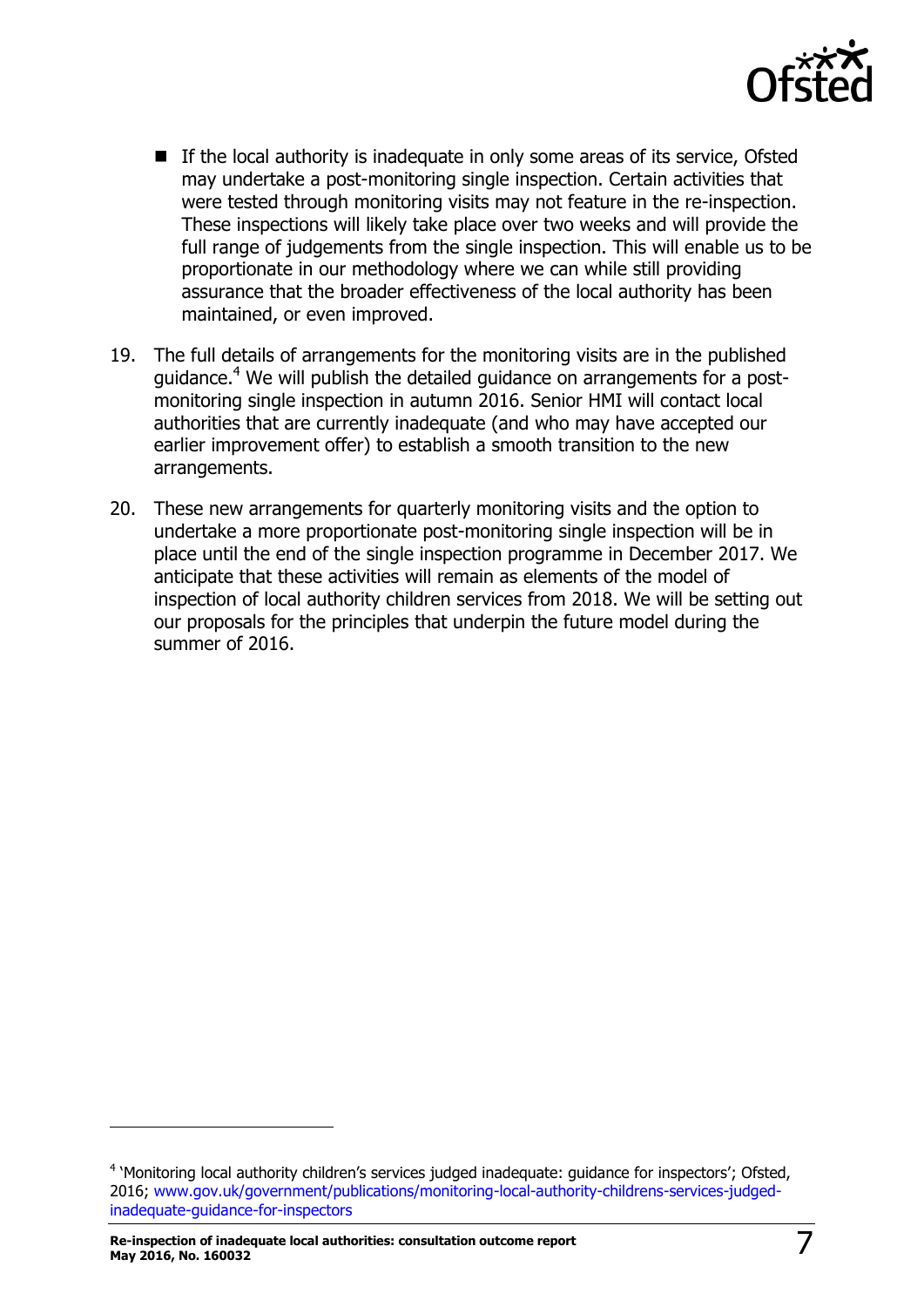

# <span id="page-7-0"></span>**Annex A. response data**

We received 86 responses to this consultation. However, not all respondents answered all questions. The figures below are based on the number of responses to each specific question. Percentages are rounded to the nearest whole number.

#### **Proposal one: focus on weaknesses**

Do you agree that our re-inspection of local authorities previously found to be inadequate should:

|                                                                                                  | Yes      | <b>No</b> | Don't know |
|--------------------------------------------------------------------------------------------------|----------|-----------|------------|
| be more proportionate and risk-based?                                                            | 68 (88%) | 3(4%)     | 6(8%)      |
| focus on the areas of weakness identified at<br>the previous inspection?                         | 67 (88%) | 7(9%)     | 2(3%)      |
| be the same as the full inspection, where all<br>judgement areas were found to be<br>inadequate? | 61 (78%) | 16 (21%)  | $1(1\%)$   |

#### **Proposal two: timing of the re-inspection**

Should the timing of the re-inspection be influenced by the views of:

|                               | <b>Yes</b> | <b>No</b> | Don't know |
|-------------------------------|------------|-----------|------------|
| the Department for Education? | 55 (69%)   | 19(24%)   | 6(8%)      |
| the local authority?          | 56 (75%)   | 14 (19%)  | 5(7%)      |

Do you agree that we should keep a maximum time limit for re-inspection of 24 months after the local authority has made an action plan?

| l Yes    | No       | Don't know |
|----------|----------|------------|
| 59 (74%) | 17 (21%) | 4(5%)      |

#### **Proposal three: inspection methodology**

Do you agree that on a re-inspection we should retain the following parts of the single inspection methodology:

|                                                                 | <b>Yes</b> | <b>No</b> | Don't know |
|-----------------------------------------------------------------|------------|-----------|------------|
| we will always undertake some activity in<br>weeks one to three | 60 (76%)   | 12 (16%)  | 7(9%)      |
| week one will occur with the same short<br>notice period        | 54 (69%)   | 17 (22%)  | 7(9%)      |
| inspectors will not be on site in week two                      | 36 (46%)   | 21 (27%)  | 21 (27%)   |
| we will ask the local authority to audit some<br>cases          | 65 (83%)   | 10 (13%)  | 3(4%)      |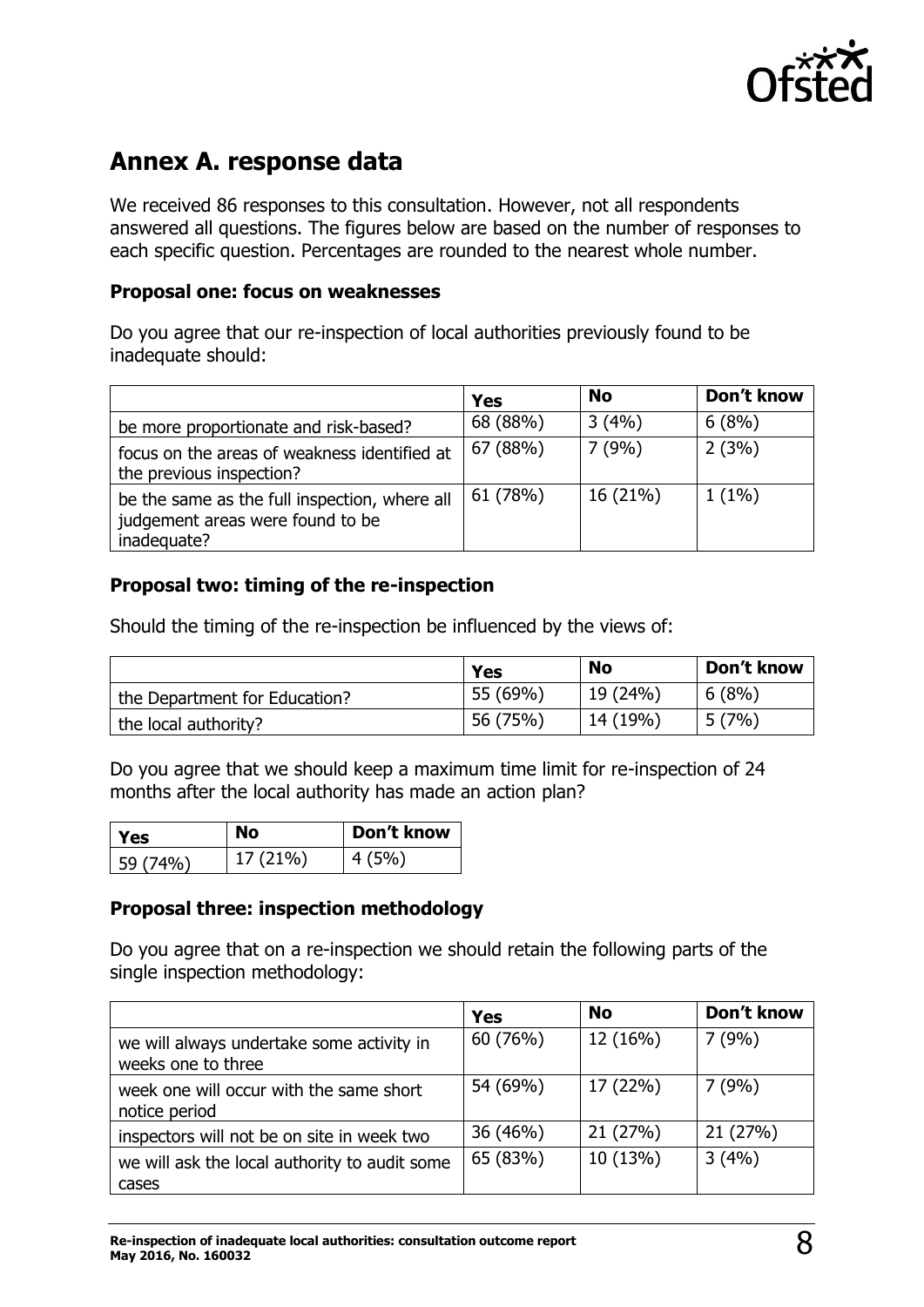

|                                                                                           | Yes      | <b>No</b> | Don't know |
|-------------------------------------------------------------------------------------------|----------|-----------|------------|
| the timescales for the local authority to<br>submit information to support the inspection | 54 (70%) | 12(16%)   | 11(14%)    |
| (Annex A in the framework)                                                                |          |           |            |

Do you agree that on a re-inspection we should be flexible in applying the following parts of the single inspection methodology to reflect the specific scope of the reinspection:

|                                                                                                                           | <b>Yes</b> | <b>No</b> | Don't know |
|---------------------------------------------------------------------------------------------------------------------------|------------|-----------|------------|
| we will consider whether inspectors need to<br>be on site in week four                                                    | 63 (79%)   | 13 (16%)  | 4(5%)      |
| we will only ask for items in Annex A of the<br>framework that are relevant to the specific<br>scope of the re-inspection | 58 (73%)   | 17 (22%)  | 4(5%)      |
| the number of cases we ask the local<br>authority to audit                                                                | 61 (76%)   | 13 (16%)  | 6(8%)      |
| the number of inspectors on site in week<br>one and the number of days they are on<br>site                                | 58 (73%)   | 13 (16%)  | $8(10\%)$  |
| the number of inspectors on site in week<br>three and the number of days they are on<br>site                              | 55 (71%)   | 13 (17%)  | 10 (13%)   |

#### **Proposal four: making judgements and reporting**

Do you agree that the re-inspection should result in a judgement that the services either 'continue to be inadequate' or 'have improved and are no longer inadequate'?

| <b>Yes</b> | No       | Don't know |
|------------|----------|------------|
| 55 (69%)   | 19 (24%) | 6(8%)      |

Do you agree that the outcome of the inspection should be reported through a letter setting out the progress made since the last inspection, strengths and areas for improvement?

| l Yes       | <b>No</b> | Don't know |
|-------------|-----------|------------|
| $ 73(90\%)$ | 4(5%)     | 4(5%)      |